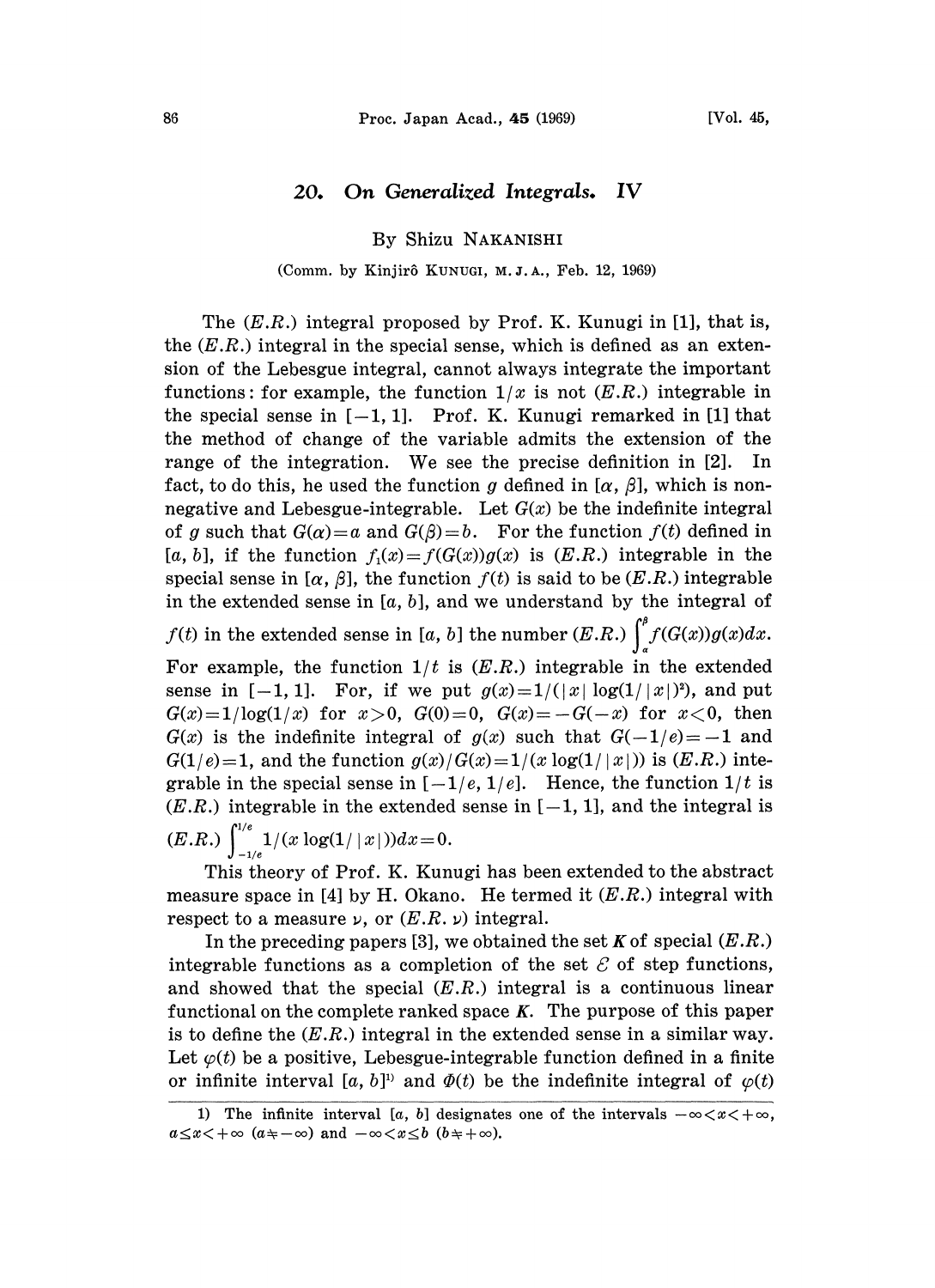such that  $\Phi(\alpha)=a$  and  $\Phi(\beta)=b$ , and denote by  $\Phi^{-1}$  the inverse of  $\Phi$ .<br>Denote by  $\mathcal{M}(a, b)$  the set of all measurable functions on [a, b]. In order to define the (E.R.) integral in the extended sense, which we will Denote by  $\mathcal{M}(a, b)$  the set of all measurable functions on [a, b]. In order to define the  $(E.R.)$  integral in the extended sense, which we will call  $(E.R. \varphi)$  integral, or  $(E.R.)$  integral with respect to  $\varphi$ , first we will introduce the ranked space  $\{\mathcal{M}(a, b), \varphi\}$ . When  $\varphi(t)=1$ ,  $\{\mathcal{M}(a, b), \varphi\}$  coincides with the ranked space  $\mathcal{M}$ , or  $\mathcal{M}(a, b)$ , introduced in the consideration of the special  $(E.R.)$  integral (see III).<sup>2)</sup> In this paper, the set of all  $(E.R. \varphi)$  integrable functions is given as the r-closure of  $\mathcal E$  in { $\mathcal M(a, b), \varphi$ }, in other words, the (E.R.  $\varphi$ ) integrable function is defined as the r-limit of a sequence  $\{f_n\}$  of step functions in  $\{\mathcal{M}(a, b), \varphi\}$ . Moreover, the integral is defined as the *r*-continuous extension of the integrals of step functions. For the consideration of the  $(E.R. \varphi)$  integral, it is useful to consider the mapping

$$
Tf = f(\Phi^{-1}(x))(\Phi^{-1}(x))'
$$

from  $\mathcal{M}(a, b)$  onto  $\mathcal{M}(\alpha, \beta)$ . For example, we get the following results: we have  $f \in \{\lim f_n\}$  in  $\{\mathcal{M}(a, b), \varphi\}$  if and only if we have  $Tf \in \{\lim_{n} Tf_n\}$  in  $\mathcal{M}$ . Moreover, when  $f(x)$  is  $(E.R. \varphi)$  integrable in  $[a, b]$  and when  $\{f_n\}$  is a sequence of step functions converging to f in  $\{\mathcal{M}(a, b), \varphi\}, Tf$  is  $(E.R.)$  integrable in the special sense and the fol $lowing$  relation  $holds$ :

$$
(E.R. \varphi) \int_a^b f(t)dt = \lim_{n \to \infty} \int_a^b f_n(t)dt = \lim_{n \to \infty} \int_a^b T f_n(x)dx = (E.R.) \int_a^b T f(x)dx.
$$

7. The extended (E.R.) integrals. First of all, let us consider the set of all measurable functions each of which is defined almost everywhere in a finite or infinite interval  $[a, b]$ , which we shall denote by  $\mathcal{M}$ , or, for the purpose of calling special attention to the interval [a, b] in which the functions are defined, by  $\mathcal{M}(a, b)$ . We also regard two functions equal if they differ only in a set of measure zero. Let  $\varphi(t)$  be a positive, Lebesgue-integrable function in [a, b]. We introduce on the set  $\mathcal M$  a set of neighbourhoods in the following way:

Definition 4. Given a closed subset A of  $[a, b]$  and a positive number  $\varepsilon$ , the *neighbourhood* of the point f of  $\mathcal{M}$ , which we shall denote by  $V_{\varphi}(A, \varepsilon; f)$  (or simply by  $V(A, \varepsilon; f)$  if there is no ambiguity about  $\varphi$ ), is the set of all those measurable functions  $g(t)$  which are expressible as the sums of  $f(t)$  and the other functions  $r(t)$  with the following properties:

$$
\begin{array}{ll}\n[\alpha(\varphi)] & |r(t)| < \varepsilon \varphi(t) \quad \text{for all } t \in A, \\
[\beta(\varphi)] & k \int_{(t \,; |r(t)| > k \varphi(t))} \varphi(t) dt < \varepsilon \quad \text{for each } k > 0, \\
[\gamma(\varphi)] & \left| \int_a^b [r(t)]^{k \varphi(t)} dt \right| < \varepsilon \quad \text{for each } k > 0,\n\end{array}
$$

<sup>2)</sup> The reference number indicates the number of the Note.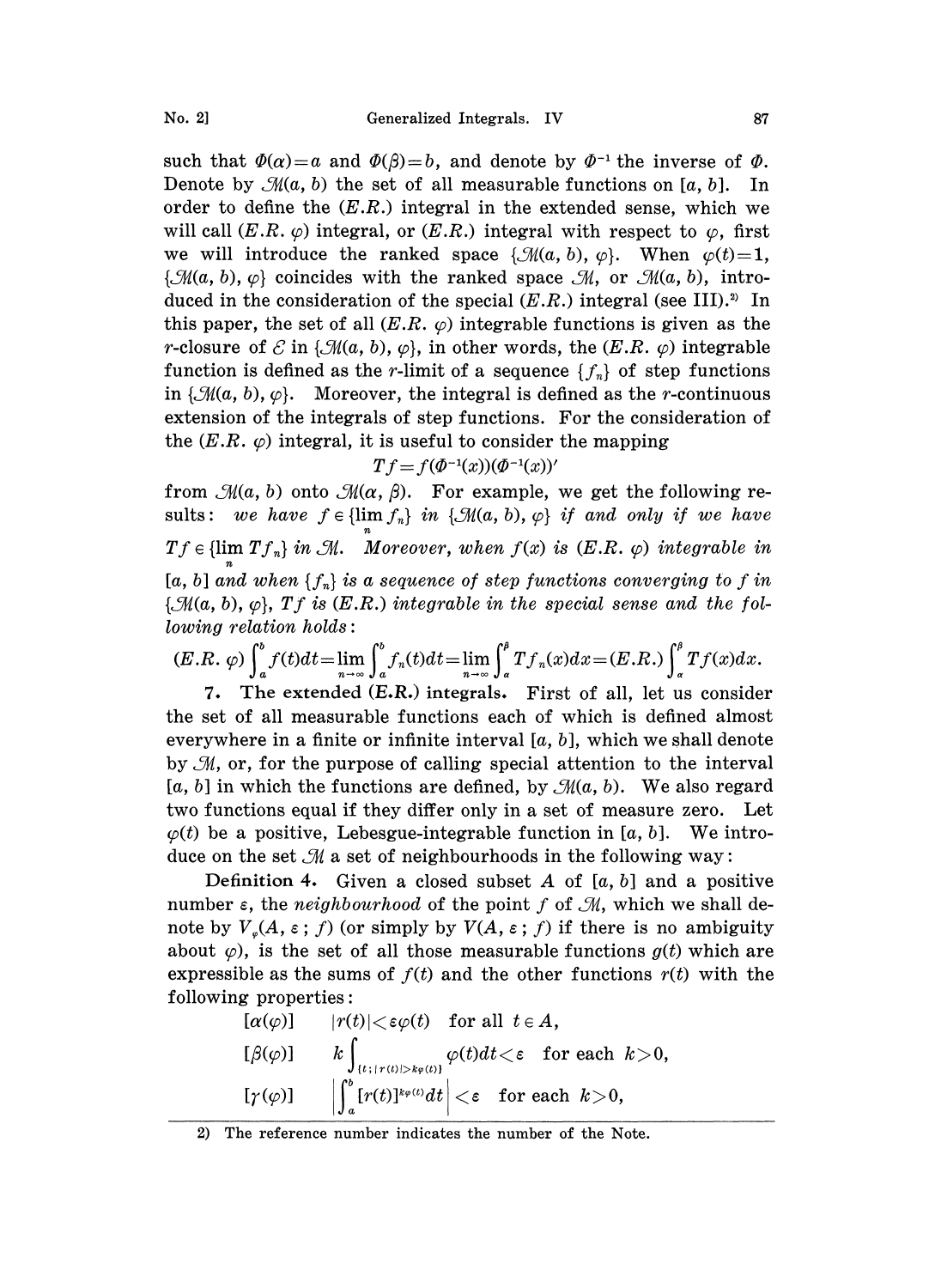88 S. NAKANISHI [Vol. 45,

where the function  $[r(t)]^{k\varphi(t)}$ , the truncation of  $r(t)$  by the positive function  $k\varphi(t)$ , is defined by

$$
[r(t)]^{k\varphi(t)} = \begin{cases} r(t) & \text{if } |r(t)| \le k\varphi(t), \\ k\varphi(t) & \text{if } |r(t)| > k\varphi(t). \end{cases}
$$

Then, the neighbourhoods satisfy he axioms (A) and (B) of Hausdorff. We consider the set  $\mathcal M$  endowed with such a set of neighbourhoods, which we shall denote by  $\{\mathcal{M}, \varphi\}$  or  $\{\mathcal{M}(a, b), \varphi\}$ . In the case of  $\varphi(t)=1$ , { $\mathcal{M}, \varphi$ } coincides with the ranked space  $\mathcal M$  introduced in the consideration of the special  $(E.R.)$  integral (see III). When  $\varphi(t)$ =1, as in III, we simply denote the space  $\{\mathcal{M}, \varphi\}$  by  $\mathcal{M}$  or  $\mathcal{M}(a, b)$ , and simply denote the neighbourhood of f by  $V(A, \varepsilon; f)$ . Let  $x = \Phi(t)$ ,  $t \in [a, b]$ , be the indefinite integral of  $\varphi(t)$  such that  $\varPhi(a) = \alpha$  and  $\Phi(b) = \beta$ ,<sup>3</sup>  $\alpha$ ,  $\beta \neq \pm \infty$ . Let us consider the following mapping:  $Tf(x) = f(\Phi^{-1}(x))(\Phi^{-1}(x))'$   $(x \in [\alpha, \beta]),$ 

where  $\Phi^{-1}$  denotes the inverse of  $\Phi$ . Then:

**Lemma 16.** Tf is a one to one linear mapping of  $\mathcal{M}(a, b)$  onto  $\mathfrak{M}(\alpha, \beta)$ , and  $\lim f_n(t) = f(t)$  if and only if  $\lim Tf_n(x) = Tf(x)$ .

The inverse of T is given in the form:  $T^{-1}f = f(\phi(t))\varphi(t)$ . Let us denote, by  $\mathcal L$  or  $\mathcal L(a, b)$ , the set of all Lebesgue-integrable functions defined on  $[a, b]$ . Then, the theorem concerning the change of variable in the Lebesgue integral asserts that:

Lemma 17.  $T(\mathcal{L}(a, b))^{t} = \mathcal{L}(\alpha, \beta)$  and for  $f \in \mathcal{L}(a, b)$ ,  $\int_{a}^{b} f(t)dt$  $=\int^{\beta} Tf(x)dx.$ 

Lemma 18. For the neighbourhood  $V_c(A, \varepsilon; f)$  in { $\mathcal{M}, \varphi$ },  $T(V(G,A,\varepsilon; f))$  is a neighbourhood in  $\mathcal{M}$ , and we have

 $T(V_{\varphi}(A, \varepsilon; f))=V(\varPhi(A), \varepsilon; Tf).$ 

Similarly, we have

 $T^{-1}(V(A, \varepsilon; f)) = V_{\varepsilon}(\Phi^{-1}(A), \varepsilon; T^{-1}f).$ 

**Proof.** In general, we have, for the measurable function  $r(t)$ ,  $t \in [a, b]$ , the following three properties: (i)  $|r(t)| < \varepsilon \varphi(t)$  for all  $t \in A$ if and only if  $|Tr(x)|{<}\varepsilon$  for all  $x\in \varPhi(A).$  (ii) We have  $\int_{\{t\,;\,|\,r(t)|>k_\varphi(t))}}\varphi(t)dt$  $=$ mes  $\{x : |Tr(x)| > k\}$  for  $k>0$ . This follows from the theorem concerning the change of variable in the Lebesgue integral. Similarly, we have (iii)  $\left|\int_a^b [r(t)]^{\kappa \varphi(t)} dt\right| = \left|\int_a^b [Tr(x)]^k dx\right|$  for  $k > 0$ . Thus, from (i), (ii), (iii) and Lemma 16, the desired assertion follows.

<sup>3)</sup> We see that the definition of  $(E, R, \varphi)$  integral does not depend on the particular choice of the indefinite integral  $\Phi(t)$ .

<sup>4)</sup> In general, when  $\pi(p)$  is a mapping defined on R, for a subset E of R,  $\pi(E)$  denotes the set  $\{\pi(p); p \in E\}.$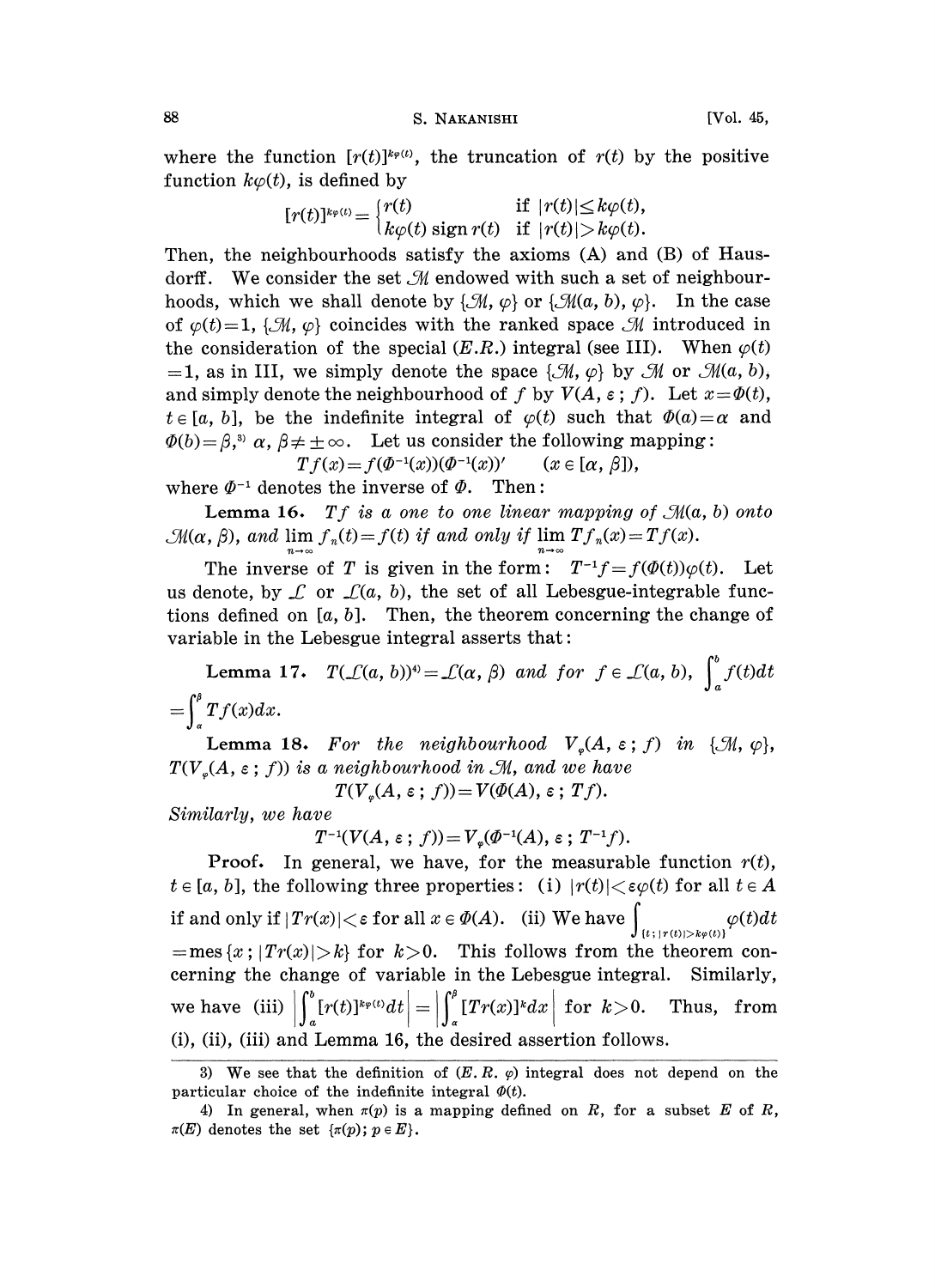By this Lemma, we see that  $\{\mathcal{M}, \varphi\}$  is a space of depth  $\omega_0$ , since M is a space of depth  $\omega_0$ . Hence, the indicator should be  $\omega_0$ . For  $n=0, 1, 2, \dots$ , a neighbourhood  $V_{\varphi}(A, \varepsilon; f)$  is said to be rank n, if it satisfies the following condition

 $[\delta(\varphi)] \qquad \int_{[a,b]\setminus A} \varphi(t) dt < \varepsilon \quad \text{and} \quad \varepsilon = 2^{-n}.$ 

We have the relation  $\int_{\mathbb{R}} \varphi(t) dt = \text{mes }([\alpha, \beta] \setminus \varPhi(A)),$  therefore it follows that:

Lemma 19.  $V_{\varphi}(A, \varepsilon; f)$  is a neighbourhood of f of rank n in  $\{\mathcal{M}, \varphi\}$  if and only if  $TV_s(A, \varepsilon; f)$  is a neighbourhood of  $Tf$  of rank  $n \in \mathcal{M}$ .

By III, Proposition 4 and Lemmas 18, 19, we have:

Proposition 12.  $\{\mathcal{M}, \varphi\}$  is a ranked space of depth  $\omega_0$ .

Lemma 20.  $\{V_{\varphi}(A_n, \varepsilon_n; f_n)\}\$ is fundamental in  $\{\mathcal{M}, \varphi\}$  if and only if  $\{TV_s(A_n, \varepsilon_n; f_n)\}\$ is fundamental in  $\mathcal{M}.$ 

Thus, we see that:

**Proposition 13.** The mapping T is an r-isomorphism of  $\{\mathcal{M}, \varphi\}$ onto . M.

From this, paying attention to Lemma 16 and III, Lemmas 12, 13, we infer the following two Lemmas:

**Lemma 21.** If  $\{f_n\}$  is an r-converging sequence in  $\{\mathcal{M}, \varphi\}$ , then the limit  $f(x) = \lim_{n \to \infty} f_n(x)$  exists and  $\{\lim_{n} f_n\}$  is the set consisting of f alone.

Lemma 22. If  $f \in \{\lim f_n\}$  and  $g \in \{\lim g_n\}$  in  $\{\mathcal{M}, \varphi\}$ , then we have  $\alpha f + \beta g \in \{ \lim_{n} (\alpha f_n + \beta g_n) \}$  in  $\{ \mathcal{M}, \varphi \}$  for any pair,  $\alpha$  and  $\beta$ , of real numbers.

As in the preceding papers, denote by  $\mathcal E$  or  $\mathcal E(a, b)$ , the set of all step functions on  $[a, b]$ .<sup>5</sup> We now consider the set of such functions which are defined as r-limits of the sequences  $\{f_n\}$  of points of  $\mathcal E$  in { $\mathcal{M}, \varphi$ }, that is, the r-closure of  $\mathcal E$  in { $\mathcal M, \varphi$ }. We denote the set by  $K(\varphi)$ , and call the function belonging to  $K(\varphi)$  (E.R.) integrable function with respect to  $\varphi$ , or  $(E.R. \varphi)$  integrable function. When  $\varphi(t)=1$ , we simply denote, by K, the set  $K(\varphi)$ , that is, the set of all special  $(E.R.)$  integrable functions, as in the preceding papers. Then, we have:

Lemam 23.  $Cl_r(K(\varphi)) = K(\varphi)$ . **Proof.** Let  $f \in Cl_r(K(\varphi))$ . Then, there is a sequence  $\{f_n\}$  of

<sup>5)</sup> In the case of an infinite interval [a, b], for example,  $-\infty > x > +\infty$ , step functions are functions having a constant value  $\alpha_i$  in each of finite number of sub-intervals (finite or infinite)  $a_{i-1} < x < a_i$  in a division of  $-\infty < x < +\infty$ :  $a_0$  $=-\infty\! < \!a_1\!\!< \cdots\! < \!a_n\!=\!+\infty.$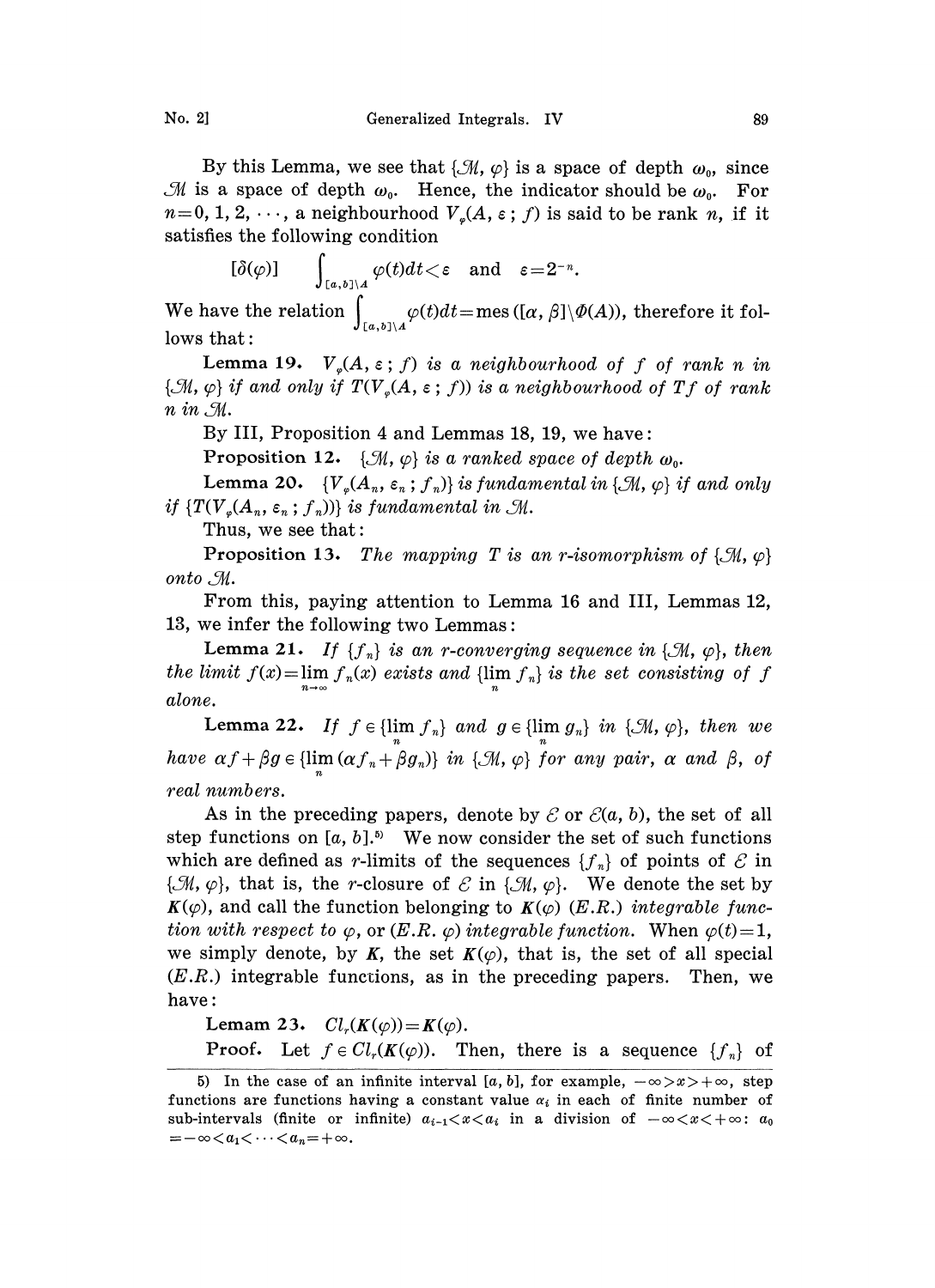points of  $K(\varphi)$  converging to f, and so there is a fundamental sequence  $\{V_{\varphi}(A_n, \varepsilon_n; f)\}\$ in  $\{\mathcal{M}, \varphi\}$  such that  $V_{\varphi}(A_n, \varepsilon_n; f) \ni f_n$  and  $\varepsilon_n \geq 2\varepsilon_{n+1}$ . Since  $f_n \in K(\varphi)$ , there are a point  $f_n^*$  of  $\mathcal E$  and a neighbourhood  $V_{\varphi}(A_n^*, \varepsilon_n^*; f_n)$  of  $f_n$  in  $\{\mathcal M, \varphi\}$  which has  $f_n^*$  as a member and satisfies the relations:  $\varepsilon_n^* \leq \varepsilon_n$  and  $\int_{[a,b]\setminus A_n^*} \varphi(t)dt \leq \varepsilon_n^*$ . Then  $\{V_\varphi(A_n\cap (\bigcap_{m=n}^\infty A_m^*)$ ,  $2^3\varepsilon_n$ ; f) is fundamental in { $\mathcal{M}, \varphi$ } and we have  $V_{\varphi}(A_n \cap (\bigcap_{n=1}^{\infty} A_n^*), 2^3\varepsilon_n$ ; f)  $\Rightarrow$   $f_n^*$ , which shows that  $f \in K(\varphi)$ .

In particular, we can see, from this Lemma, that  $Cl_r(\mathcal{L})=K(\varphi)$ in  $\{\mathcal{M}, \varphi\}$ , because, as it is easily seen, if f is Lebesgue-integrable, it is also  $(E.R. \varphi)$  integrable. Therefore, from Lemma 17 and Proposition 13, we have the following proposition:

Proposition 14.  $T(K(\varphi))=K$ .

This result asserts that in order that f should be  $(E.R. \varphi)$  integrable in [a, b], it is necessary and sufficient that  $Tf$  should be  $(E.R.)$ integrable in  $[\alpha, \beta]$ . By Lemma 16, Proposition 14 and III, Proposition 6, we have:

Proposition 15.  $K(\varphi)$  is a vector space.

Now, we see, for every  $(E.R. \varphi)$  integrable function f, that if  ${f_n}$  is a sequence of points of  $\mathcal C$  r-converging to f in { $\mathcal M, \varphi$ }, then the sequence of integrals  $\int_{a}^{b} f_n(x)dx$  converges to a finite limit. In fact, since  $f \in \{\lim_{n} f_n\}$  in  $\{\mathcal{M}, \varphi\}$ , we have, by Proposition 13,  $Tf \in \{\lim_{n} Tf_n\}$ <br>in  $\mathcal{M}$ . Moreover, since  $Tf_n \in \mathcal{L}$  and  $Cl_r(\mathcal{L}) = K$  in  $\mathcal{M}$ ,  $Tf$  is  $(E.R.)$  $\in \mathcal{L}$  and  $Cl_r(\mathcal{L}) = K$  in  $\mathcal{M}$ ,  $Tf$  is  $(E.R.)$ <br>se and we have  $\lim_{n \to \infty} \int_a^b Tf_n(x)dx = (E.R.)$ <br>nd, we have, by Lemma 17,  $\int_a^b f_n(t)dt$ integrable in the special sense and we have  $\lim_{x\to\infty} \int f_n(x)dx = (E.R.)$  $\int_{a}^{b} Tf(x)dx$ . On the other hand, we have, by Lemma 17,  $\int_{a}^{b} f_n(t)dt$  $=(E.R.)\int_{a}^{b} Tf_n(x)dx$ . Consequently,  $\lim_{n\to\infty}\int_{a}^{b} f_n(t)dt$  exists and the value coincides with the value  $(E.R.)\int_{a}^{b}Tf(x)dx$ . This indicates that the limit does not depend on the particular choice of the sequence  $\{f_n\}$  of points of  $\mathcal E$  converging to f. We understand by the *integral* of the function f the limit value, and we denote the value by  $(E.R. \varphi)$  $\int_{a}^{b} f(t)dt$ .

As an immediate consequence of the definition, we have: Proposition 16. If f is  $(E.R. \varphi)$  integrable, then we have

$$
(E.R. \varphi) \int_a^b f(t)dt = (E.R.) \int_a^b Tf(x)dx.
$$

Example 1. If we put  $\varphi(t)=\frac{1}{t^2}e^{-\frac{1}{|t|}}, t \in [-1, 1]$ , the function  $1/t$